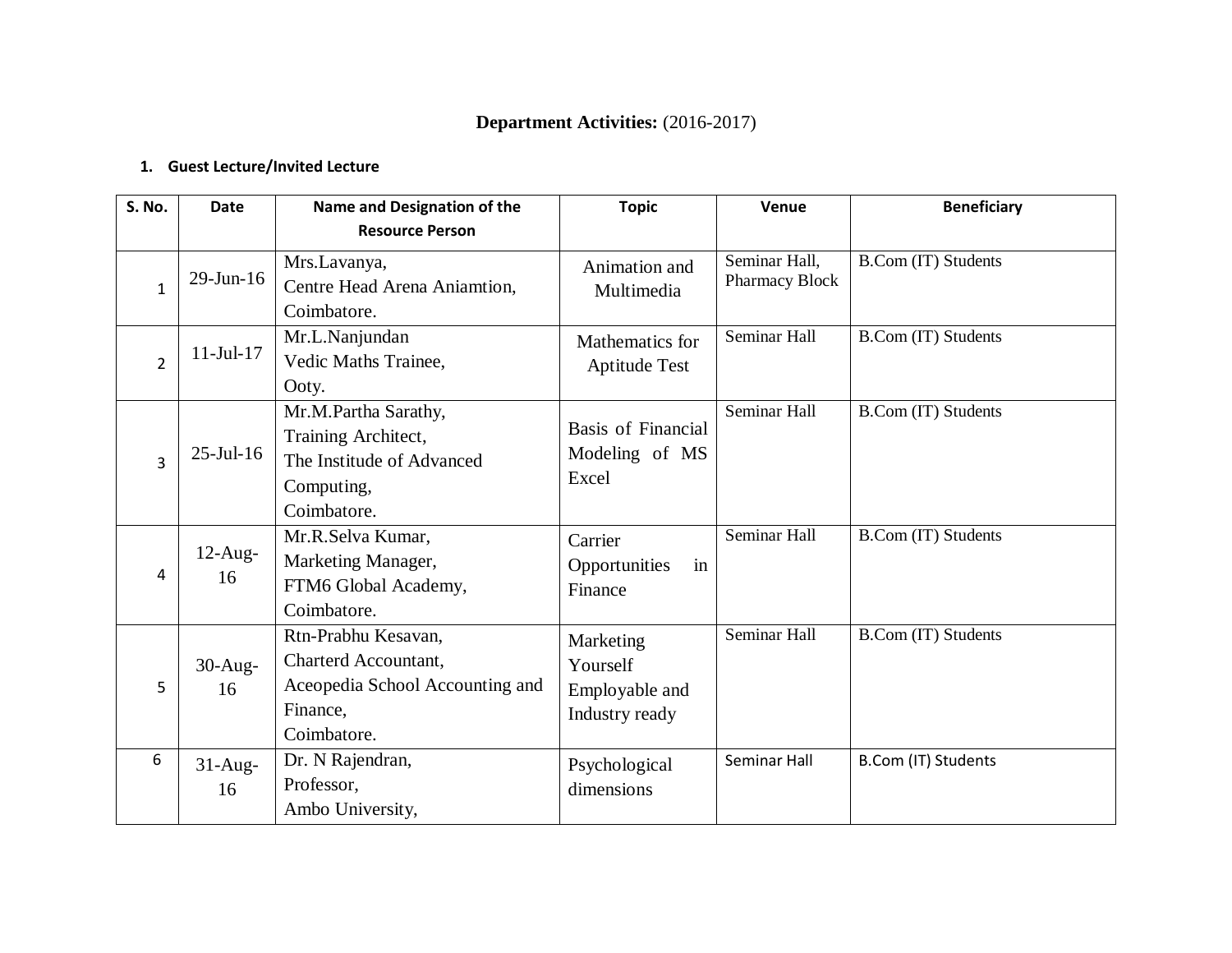|                |                 | Ethiopia.                                                                             |                                                   |              |                     |
|----------------|-----------------|---------------------------------------------------------------------------------------|---------------------------------------------------|--------------|---------------------|
| $\overline{7}$ | $06$ -Jan-17    | Mr.S.Rajesh,<br>Branch Manager,<br>ECGC,Coimbatore                                    | <b>Export Credit</b><br>Guarantree<br>Corporation | Seminar Hall | B.Com (IT) Students |
| 8              | $10$ -Jan- $17$ | Dr-S-Rajendran, Pshychologist,<br>Dr-N-G-P Arts and Science                           | <b>Know Your</b><br>Confidence Level              | Seminar Hall | B-Com (IT) Students |
| 9              | $13-Mar-$<br>17 | Dr-N-Rajendran, Pshychologist,<br>Dr-N-G-P Arts and Science                           | Self Esteem                                       | Seminar Hall | B-Com (IT) Students |
| 10             | 18-Jan-17       | Mr-S-Bala Chandran,<br>Writer, Orator, Trainer, coimbatore                            | How to realize<br>your potential                  | Seminar Hall | B-Com (IT) Students |
| 11             | $12-Jan-17$     | Mr-R-S-Arun Kumar, Assistant<br>Accountant, LNT<br>Construction, Hyderabad-           | Placement<br>Training                             | Seminar Hall | B.Com (IT) Students |
| 12             | 08-Jul-17       | Mr.J.Joel<br>Robinson, Mr.N.Bharath, Ebenezer<br>Fiber Glasses, Coimbatore.           | Placement<br>Readiness                            | Seminar Hall | B.Com (IT) Students |
| 13             | $09-Sep-16$     | Stephani Setha Robert, Retail<br>Bomking Officers, Standard<br>Charted Bank, Chennai. | Placement<br>Training                             | Seminar Hall | B.Com (IT) Students |
| 14             | $19$ -Jul- $16$ | Mr.S.Nithyanantham,Alumini<br>Student.                                                | Placement<br>Training                             | Seminar Hall | B.Com (IT) Students |
| 15             | $05$ -Jul-16    | Mr.S.Ranjith Kumar,<br>Ms.R.Chitra, Alumini Students.                                 | Placement<br>Training                             | Seminar Hall | B.Com (IT) Students |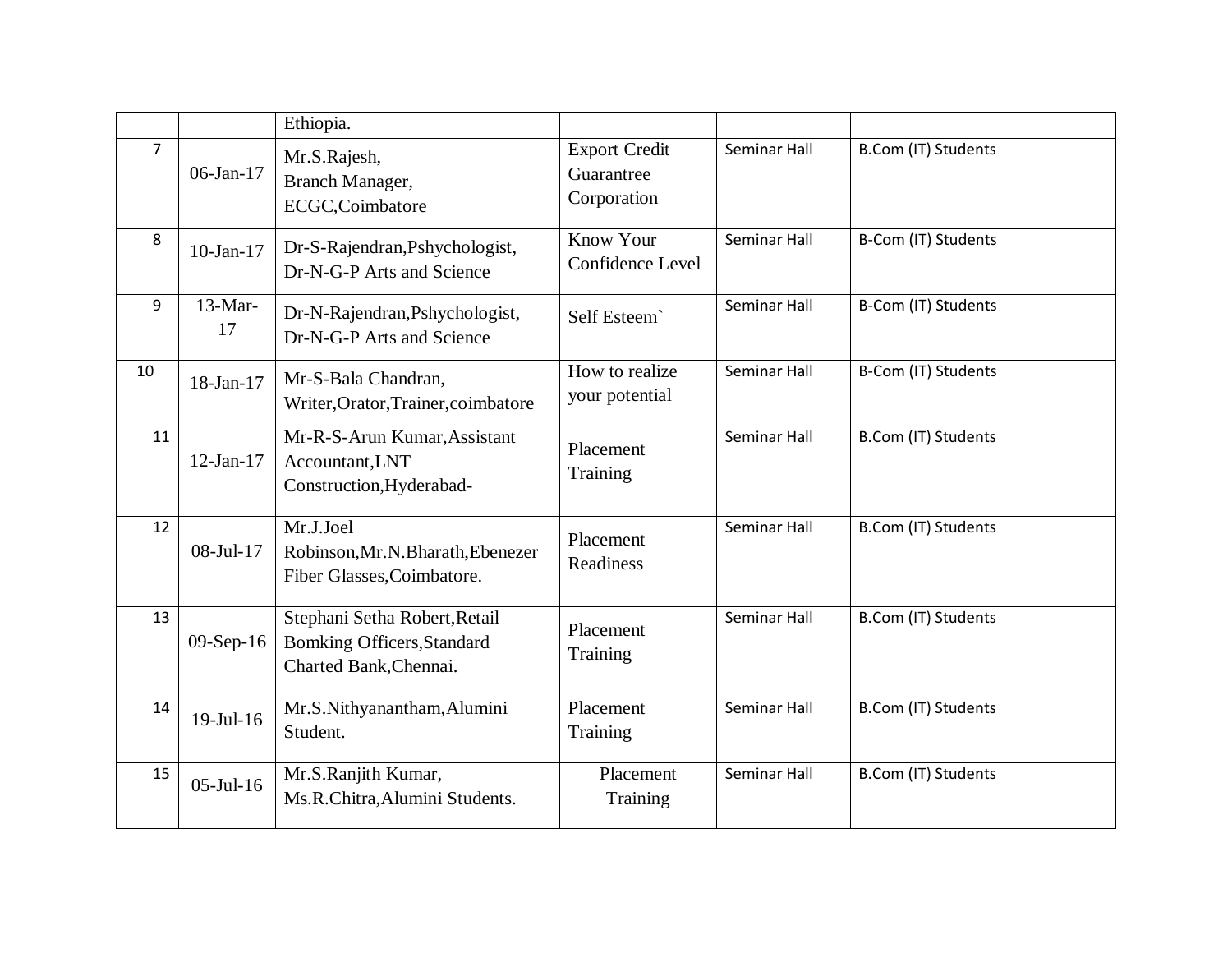| S. No.       | <b>Date</b> | <b>Nature of the Event</b> | <b>Number of</b>    | Title of the    | Name &             | Name &             | <b>Funding</b> | <b>Total</b>   |
|--------------|-------------|----------------------------|---------------------|-----------------|--------------------|--------------------|----------------|----------------|
|              |             | (Conference/               | <b>External</b>     | Event           | <b>Designation</b> | <b>Affiliation</b> | <b>Agency</b>  | <b>Funding</b> |
|              |             | Seminar/Workshop)          | <b>Participants</b> |                 | of the             | Chair &            |                |                |
|              |             |                            |                     |                 | <b>Speakers</b>    | Co-chair           |                |                |
|              |             |                            |                     |                 | Dr.S.Nakkir        |                    |                |                |
|              |             |                            |                     |                 | an,<br>Professor,  |                    |                |                |
|              |             |                            |                     |                 | Co-Operative       |                    |                |                |
|              |             |                            |                     |                 | Management         |                    |                |                |
|              |             |                            | And                 |                 |                    |                    |                |                |
|              |             |                            |                     |                 | Coordinator        |                    | <b>Sponsor</b> |                |
|              |             |                            |                     |                 | For Ph-D           |                    | ed by          |                |
|              |             |                            |                     | Economic        | Programme,         |                    |                |                |
|              |             |                            |                     | Empowerme       | Ambo               |                    | Indian         |                |
|              |             |                            |                     | nt of Women     | University,        |                    | Council        |                |
|              | $16-$       | One day National           |                     | Through         | Ethiopia           |                    | of             |                |
| $\mathbf{1}$ | Aug-        | Level Seminar              |                     | Entrepreneur    |                    |                    | <b>Social</b>  |                |
|              | 16          |                            |                     | ship            | Dr.S.Sivaku        |                    | <b>Science</b> |                |
|              |             |                            |                     | Problems<br>And | mar,<br>Associate  |                    | <b>Researc</b> |                |
|              |             |                            |                     | Prospects       | Professor          |                    | h, New         |                |
|              |             |                            |                     |                 | School Of          |                    | <b>Delhi</b>   |                |
|              |             |                            |                     |                 | Governance         |                    |                |                |
|              |             |                            |                     |                 | and                |                    |                |                |
|              |             |                            |                     |                 | Development        |                    |                |                |
|              |             |                            |                     |                 | <b>Studies</b>     |                    |                |                |
|              |             |                            |                     |                 | Hawassa            |                    |                |                |
|              |             |                            |                     |                 | University,        |                    |                |                |
|              |             |                            |                     |                 | Ethiopia           |                    |                |                |

## **2. Seminar /Workshop Conferences organized**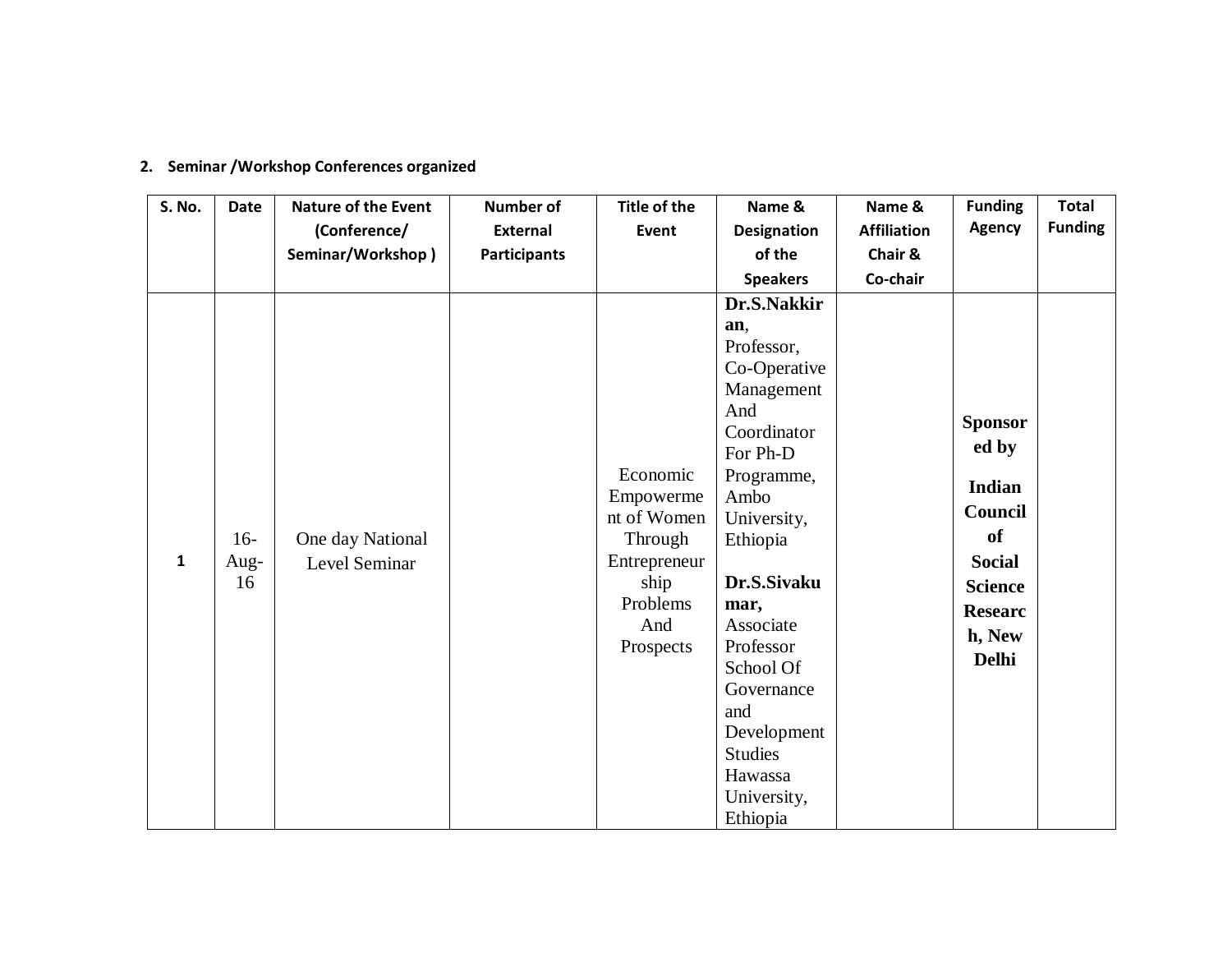|  |  | <b>Professor</b><br><b>Rithi Rani</b><br>Symbiosis<br>Institute of |  |  |
|--|--|--------------------------------------------------------------------|--|--|
|  |  | <b>Business</b>                                                    |  |  |
|  |  | Hyderabad                                                          |  |  |

#### **3. Extension Activities**

| <b>S. No.</b> | Date         | <b>Nature of the extension</b>                             | <b>Place</b>       | <b>Students involved</b> |
|---------------|--------------|------------------------------------------------------------|--------------------|--------------------------|
|               |              |                                                            |                    |                          |
|               |              | Events for School Students for 1 <sup>st</sup> Anniversary | Kalapatti School   | III B.Com IT             |
|               | $27$ -Jul-16 | of                                                         | <b>Students</b>    |                          |
|               |              | Dr.A.P.J. Abdulkalam                                       |                    |                          |
|               |              |                                                            | Vidhya<br>Suguna   | III B-Com IT             |
| 2             | $24$ -Aug-   | Vedic Maths and Basis of Computer                          | School<br>Nikethan |                          |
|               | 16           |                                                            | <b>Students</b>    |                          |
|               |              |                                                            |                    |                          |

#### **4. Awards and Prizes for Staff**

| S. No. | Name of the Staff | <b>Name of the Award</b>            | <b>Awarded by</b>                 | <b>Cash Prize</b><br>$($ lf any $)$ | <b>Date</b> |
|--------|-------------------|-------------------------------------|-----------------------------------|-------------------------------------|-------------|
|        | Dr.J.Lilly        | <b>GRABS</b> Young Teacher<br>Award | <b>GRABS</b> Educational<br>Trust |                                     | May 2016    |
|        |                   |                                     |                                   |                                     |             |

#### **5. Staff Presentation**

| S. No. | Date | Name of the Faculty | Name of the Conference | Name of the title | <b>College</b> |
|--------|------|---------------------|------------------------|-------------------|----------------|
|        |      |                     |                        |                   |                |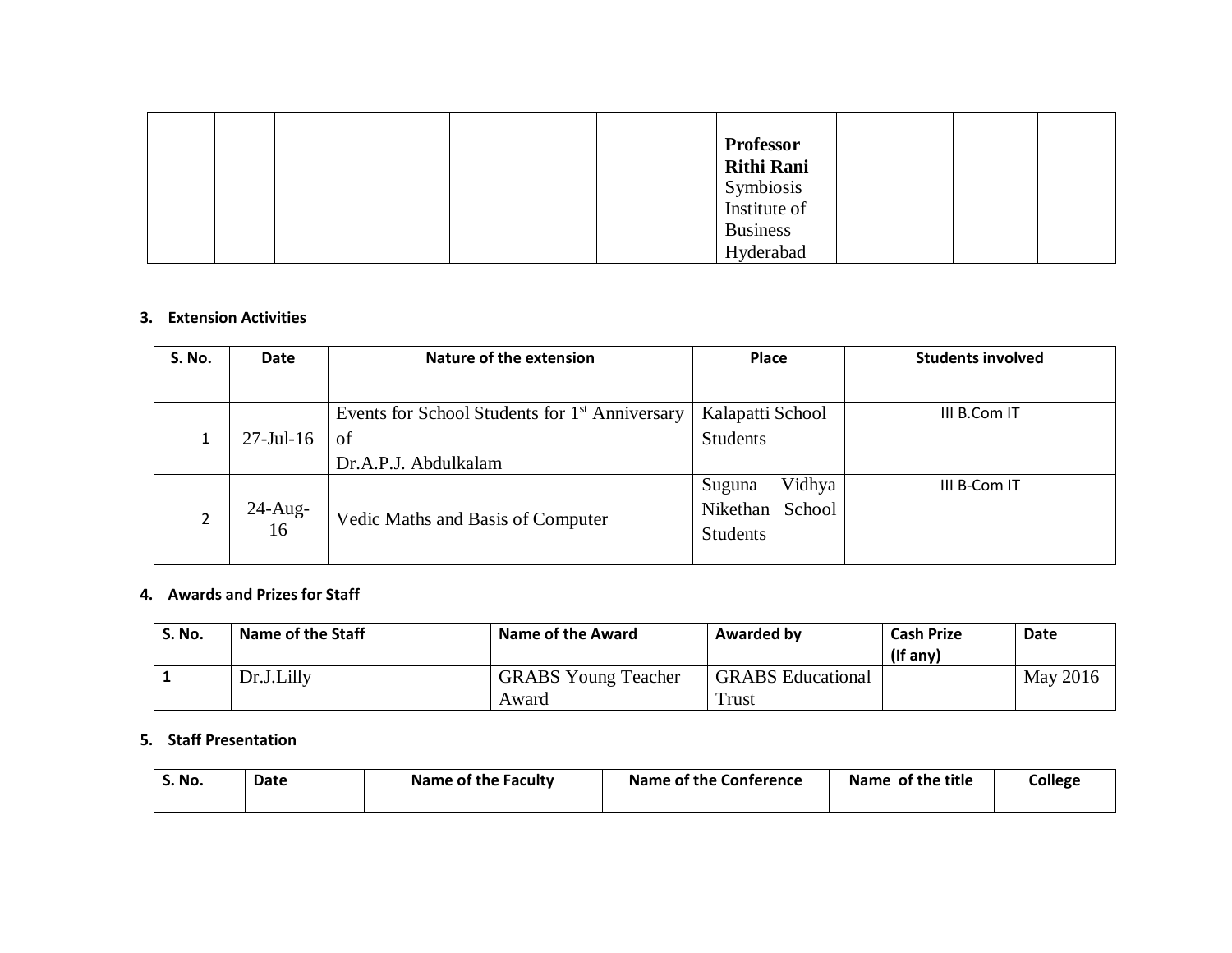|               |                 | Dr.S.Saravanan                            |                                 |                                                                                                       |                                                                |
|---------------|-----------------|-------------------------------------------|---------------------------------|-------------------------------------------------------------------------------------------------------|----------------------------------------------------------------|
|               |                 | P. Kiruthika                              |                                 | Contemporary                                                                                          | Kong Nadu                                                      |
| $\mathbf{1}$  | $04 - Aug-16$   | S.Shanmugapriya                           | <b>International Conference</b> | Issue in<br>Global                                                                                    | Arts and<br>Science                                            |
|               |                 | L.Priya                                   |                                 | <b>Banking</b>                                                                                        | College                                                        |
|               |                 | Dr.J.Lilly                                |                                 |                                                                                                       |                                                                |
| $\mathcal{L}$ | $16$ -Aug- $16$ | S.Shanmugapriya                           |                                 | Economic                                                                                              |                                                                |
|               |                 | L.Priya                                   | National level Seminar          | of  <br>Empowerment<br>Women<br>through                                                               | N.G.P Arts<br>and Science                                      |
|               |                 | J.Lilly                                   |                                 | Entrepreneurship.<br>Problems<br>and                                                                  | College,<br>Coimbatore                                         |
|               |                 |                                           |                                 | Prospects.                                                                                            |                                                                |
| 3             | $18$ -Aug- $16$ | S.Shanmugapriya<br>L.Priya<br>Dr. J.Lilly | <b>International Conference</b> | Engineering<br>Business Concepts<br>and Rapid Changes<br>in<br>Worldwide<br><b>Business Patterns.</b> | Rathinam<br>College<br>of<br>and<br>Arts<br>Science<br>College |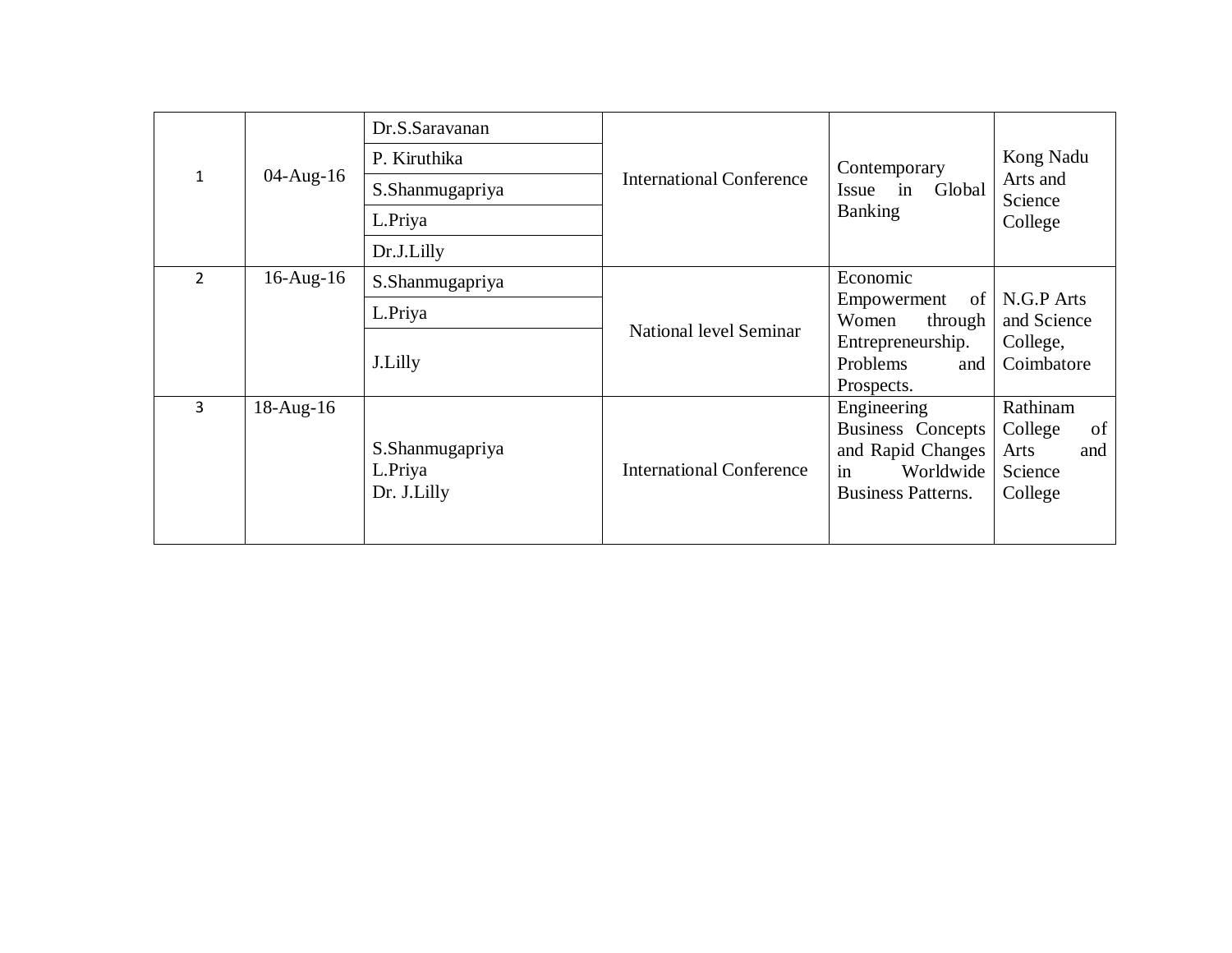#### **6. Students Presentation**

| S.no           | <b>Date</b> | Name of the student                                                                                                                                                                                                                                                                   | Name of the event           | Name of the title                                                                                                     | <b>College</b>                                                        |
|----------------|-------------|---------------------------------------------------------------------------------------------------------------------------------------------------------------------------------------------------------------------------------------------------------------------------------------|-----------------------------|-----------------------------------------------------------------------------------------------------------------------|-----------------------------------------------------------------------|
| $\mathbf{1}$   | 18-Aug-16   | Dhanasekar.R<br>Prasath M<br>Aneesh Adhithiya.T<br>Gowthaman.C<br>Gunasekar.C<br>Kumaresan. S.<br>Raja. M.<br>Sadhishkumar. S<br>S.Priyanka<br>S.Priyanka<br>R.Karthikeyini<br>M.Santhiya<br>C.V-Sangeetha<br>S. Vijayalakshmi<br>A.S.Monika<br>S.Sabthamee<br>S.Preethi<br>K.Kishan. | International<br>Conference | Engineering<br><b>Business</b><br>Concepts<br>Rapid<br>and<br>in<br>Changes<br>Worldwide<br><b>Business Patterns.</b> | Rathinam<br>College of Arts<br>and Science<br>college,<br>Coimbatore. |
| $\overline{2}$ | $07-Sep-16$ | Vignesh. J<br>Dhanasekar.R<br>Aneesh Adhithiya.T<br>Aravind. S<br>Prasath. M<br>Gowthaman.C<br>Sadhishkumar S<br>Aravind T<br>Gunasekar.C<br>Dinesh.M                                                                                                                                 | International<br>Symposium  | Business Challenges under<br>Globalization                                                                            | Bharathidasan<br>College of Arts<br>and Science,<br>Coimbatore        |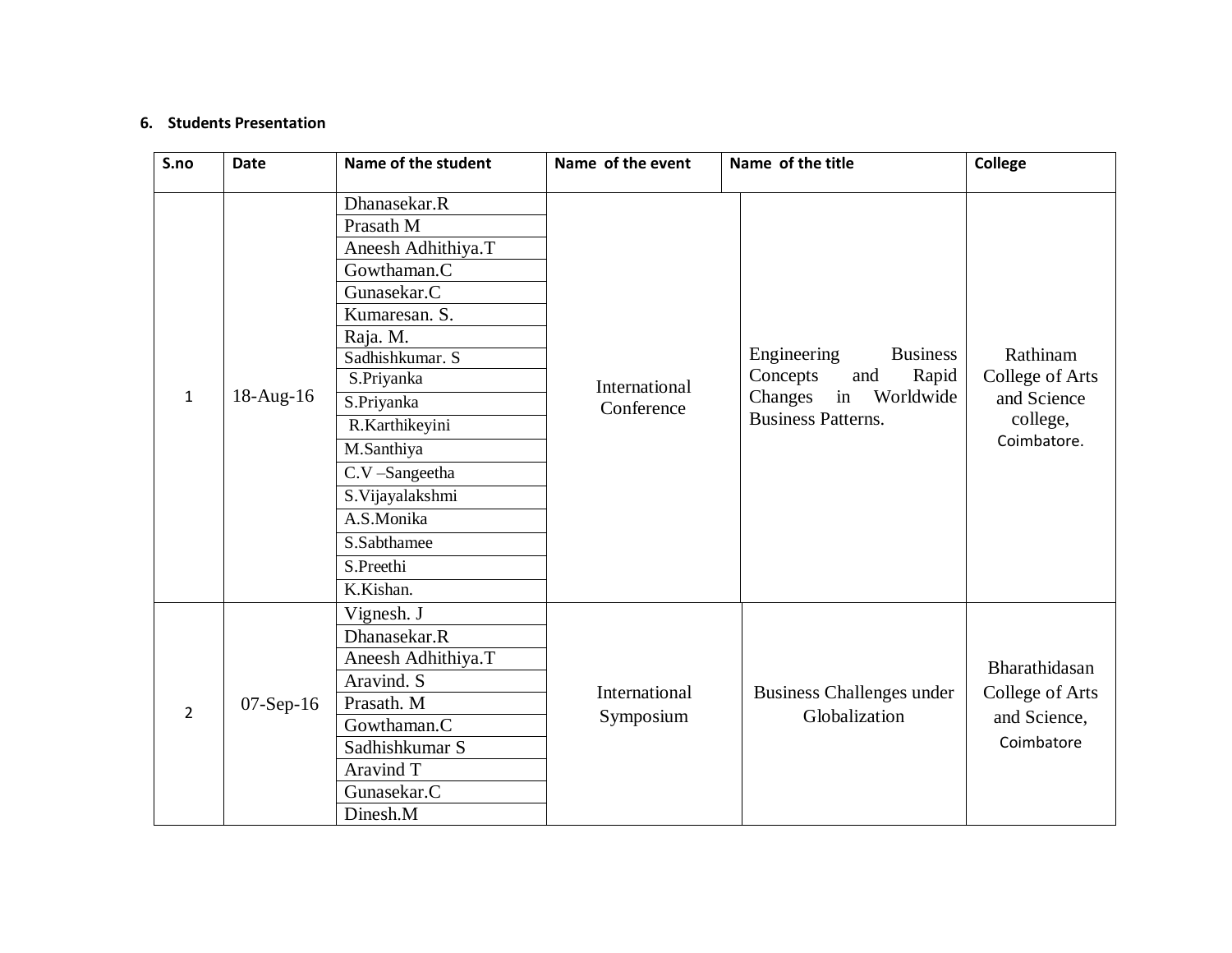|                          |                 | Kumaresan S.                                                                                                        |                                 |                                                                       |                                                                |
|--------------------------|-----------------|---------------------------------------------------------------------------------------------------------------------|---------------------------------|-----------------------------------------------------------------------|----------------------------------------------------------------|
| 3                        | 04-Aug-16       | R.Karthikeyini<br>R.Saranya<br>S.Priyanka<br>M.Santhiya<br>C.V Shangeetha                                           | International<br>Conference     | Contemporary Issue in<br><b>Global Banking</b>                        | Kong Nadu Arts<br>and Science<br>College                       |
| $\overline{\mathcal{A}}$ | $03$ -Jan-17    | K.Rajeshkumar<br>C.V.Shangeetha<br>R.Karthikeyini<br>S.Priyanka<br>Rakesh Manoharan<br>K.Kishan<br>Rakesh Manoharan | State level Symposium           | 2017 on overseas tra                                                  | N.G.M college of<br>Arts and science,<br>pollachi.             |
| 5                        | $06 - Jan - 17$ | Sathishkumar.R<br>M.Prasath<br>T.Sivasankar<br>P.Jeevanandham<br>E.Divahar<br>Muthukaruppan. V                      | National Level<br>Conference    | National Level Conference on<br><b>Impact of Modern</b><br>Management | SNMV college of<br>Arts and Science<br>College,<br>Coimbatore. |
| 6                        | $11-Jan-17$     | Jaya Pragasham Gayathri                                                                                             | <b>International Conference</b> | Human Resource Managemen                                              | Hindusthan                                                     |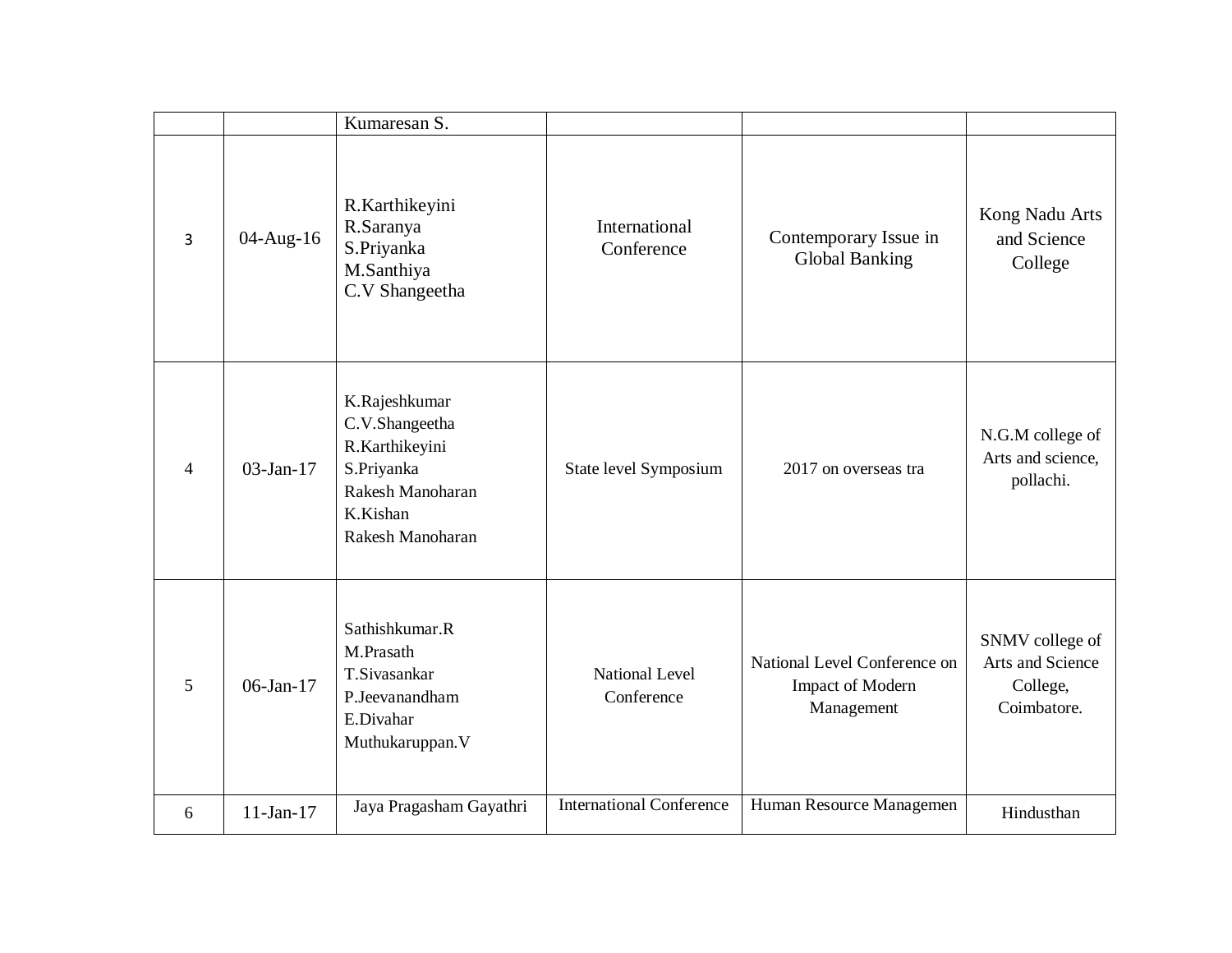|   |           |                                                                      |                       |                                                                                                         | College of Arts<br>and science,<br>Coimbatore                |
|---|-----------|----------------------------------------------------------------------|-----------------------|---------------------------------------------------------------------------------------------------------|--------------------------------------------------------------|
| 7 | 23-Feb-17 | Padmapriya.G<br>Vinitha.R<br>Kishan.K<br>K.Rajeshkumar               | <b>National Level</b> | National Confernce on "Start"<br>up India for the Socio<br>Economic Transformation: A<br>Journey Ahead" | Hindusthan<br>College of Arts<br>and science,<br>Coimbatore  |
| 8 | 24-Feb-17 | Monisha.G<br>Evangelin Sethu.K<br>Priyanka.S<br>Ramya.K<br>Preethi.S | <b>National Level</b> | National Conference on<br>"Emerging trends in<br>management challenges and<br>opportunities"            | Sankara Institute<br>of Management<br>science,<br>Coimbatore |

#### **7. Staff Publication**

| S.             | <b>Name of the Faculty</b> | <b>Title</b>   | <b>Journal Name</b>                   | ISSN / ISBN No.                 | Impact        | SCI/WoS/U  |
|----------------|----------------------------|----------------|---------------------------------------|---------------------------------|---------------|------------|
| No.            |                            |                |                                       | Date of publishing              | <b>Factor</b> | GC/SSCI/Sc |
|                |                            |                |                                       | Vol. No.                        |               | opus       |
|                |                            | A study on     |                                       |                                 |               |            |
|                |                            | selected non   |                                       |                                 |               |            |
|                |                            | <b>Banking</b> | Indian Journal of Applied<br>Research | Volume 6, Issue 6<br>June .2016 | 3.919         |            |
|                | Dr.S. Kamalayeni           | financial      |                                       |                                 |               |            |
|                |                            | companies      |                                       |                                 |               |            |
|                |                            | (NBFCs) in     |                                       |                                 |               |            |
|                |                            | India.         |                                       |                                 |               |            |
|                |                            | <b>Stress</b>  |                                       |                                 |               |            |
| $\overline{2}$ | L.Priya                    | Management     | Indian Journal of Applied             | Volume 6, Issue 8, Aug -        | 3.39          |            |
|                |                            | at Work        | Research                              | 2016                            |               |            |
|                |                            | place          |                                       |                                 |               |            |
| 31             | S.Shanmugapriya,           | An Empirical   | Science PG Publishing                 | Volume 2, Issue 2,              |               |            |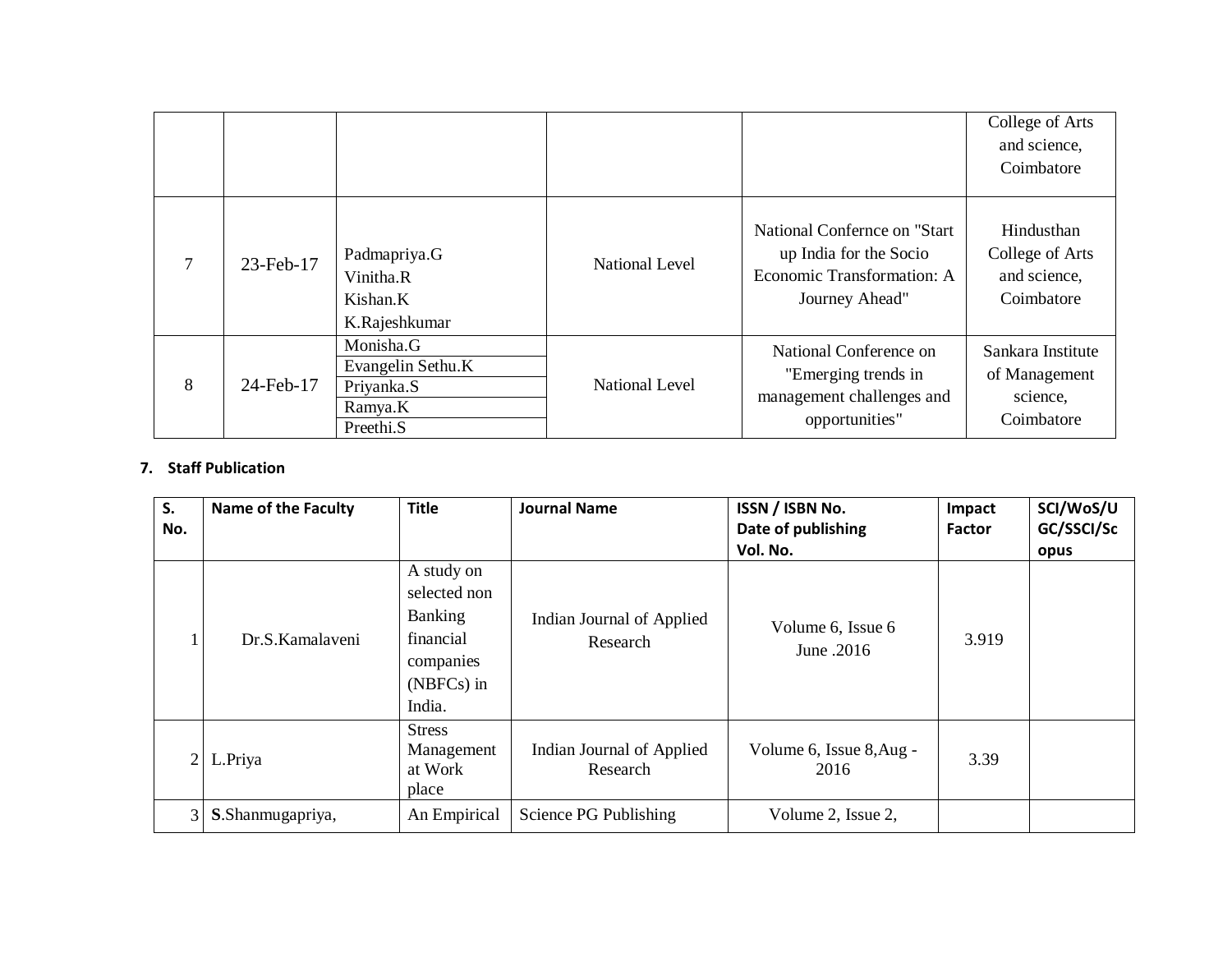|   | P.Kiruthika, L.priya                        | Study on                                                                                                                         | <b>Group (Biomedical Statistics</b>                                                                          | February -2017                            |       |  |
|---|---------------------------------------------|----------------------------------------------------------------------------------------------------------------------------------|--------------------------------------------------------------------------------------------------------------|-------------------------------------------|-------|--|
|   |                                             | Impact of                                                                                                                        | and Information)                                                                                             |                                           |       |  |
|   |                                             | Customer                                                                                                                         |                                                                                                              |                                           |       |  |
|   |                                             | Satisfaction                                                                                                                     |                                                                                                              |                                           |       |  |
|   |                                             | and loyalty                                                                                                                      |                                                                                                              |                                           |       |  |
|   |                                             | Towards                                                                                                                          |                                                                                                              |                                           |       |  |
|   |                                             | Hospitals in                                                                                                                     |                                                                                                              |                                           |       |  |
|   |                                             | Coimbatore                                                                                                                       |                                                                                                              |                                           |       |  |
|   |                                             | City.                                                                                                                            |                                                                                                              |                                           |       |  |
|   |                                             |                                                                                                                                  |                                                                                                              |                                           |       |  |
| 4 | P.Kiruthika,<br>S.Shanmugapriya,<br>L.priya | Contrivance<br>Planning<br>Management<br>System                                                                                  | International<br>of<br>Journal<br>Advanced<br>Research<br>in<br>Computer<br>and<br>Communication Engineering | Vol. No- 6, Issue 2,<br>February -2017    | 5.215 |  |
| 5 | Dr.S.Kamalaveni                             | A Study of<br>Work<br>Life<br>Balance<br>of<br>Women<br>Employees<br>with<br>Reference to<br>Garment<br>in<br>Sectors<br>Tirupur | Asian<br>Journal<br>of<br>management                                                                         | Vol. No.: 8<br>Issue No: 2<br>April- 2017 |       |  |

### **8. Students Participation**

| J.  | Date | <b>Name of the Students</b> | Event | College | Inter Collegiate / Inter<br><b>Departmental</b> | <b>Prizes won</b> |
|-----|------|-----------------------------|-------|---------|-------------------------------------------------|-------------------|
| No. |      |                             |       |         |                                                 |                   |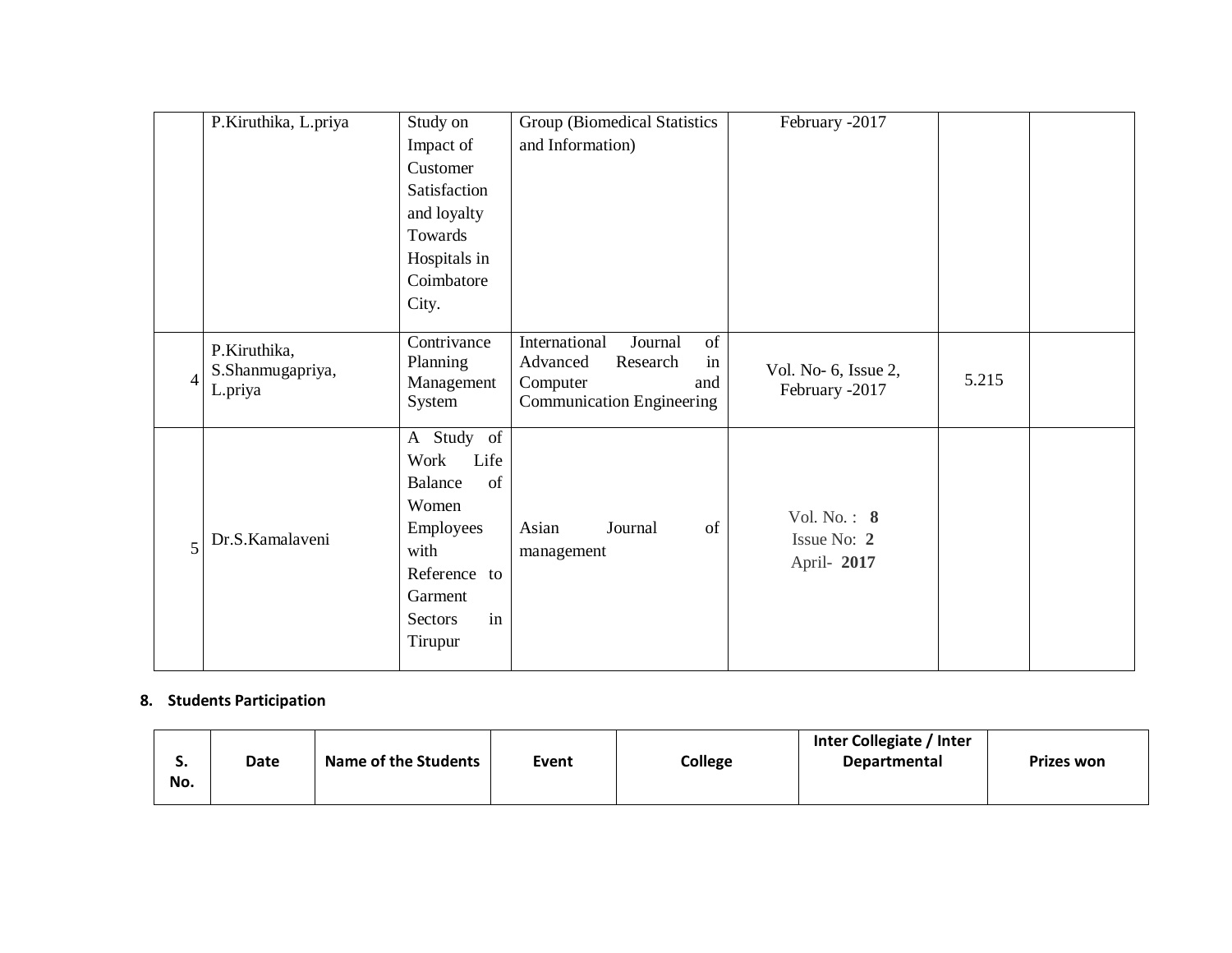| $\mathbf{1}$   | $4-Jun-16$                          | Arul Prakash P  | $400 \text{ m}$<br>Hurdles | Athletic<br>Championship Held<br>At Chennai                               | <b>Inter Collegiate</b> | <b>Bronze Model</b>   |
|----------------|-------------------------------------|-----------------|----------------------------|---------------------------------------------------------------------------|-------------------------|-----------------------|
| $2^{\circ}$    | 28-Jun-16                           | Arul Prakash P  | $400 \text{ m}$            | <b>Inter State Athletic</b><br>Championship Held<br>At Hyderabad          | <b>Inter Collegiate</b> | Participated          |
| 3              | 13-Aug-16<br>to $14$ -Aug-<br>16    | Sangeetha N     | Ball<br>Badminton          | All India Ball<br>Badminton<br>Tournament                                 | <b>Inter Collegiate</b> | Participated          |
| 4              | $13$ -Aug-16<br>to $14$ -Aug-<br>16 | Keerthana J     | Ball<br>Badminton          | All India Ball<br>Badminton<br>Tournament                                 | <b>Inter Collegiate</b> | Participated          |
| 5 <sup>1</sup> | $20$ -Aug-16<br>to 28-Aug-<br>16    | Keerthana J     | Ball<br>Badminton          | Tamilnadu Ball<br>Badminton<br><b>Association – State</b><br>Championship | <b>Inter Collegiate</b> | 2 <sup>nd</sup> Place |
| 6              | $7-Sep-16$                          | Arul Prakash P  | Athletic                   | <b>Open National</b><br><b>Athletic Meet Held</b><br>At Lackno            | <b>Inter Collegiate</b> | Participated          |
| $\overline{7}$ | $25-Sep-16$                         | Aijthu kumar .M | Kapadi                     | University Match -<br>Kaamadhenu Arts<br>And Science College              | <b>Inter Collegiate</b> | Participated          |
| 8              | $20-Sep-16$                         | Arul Prakash P  | Athletic                   | <b>Central Access Trails</b><br><b>Held At Bangalore</b>                  | <b>Inter Collegiate</b> | Selection             |